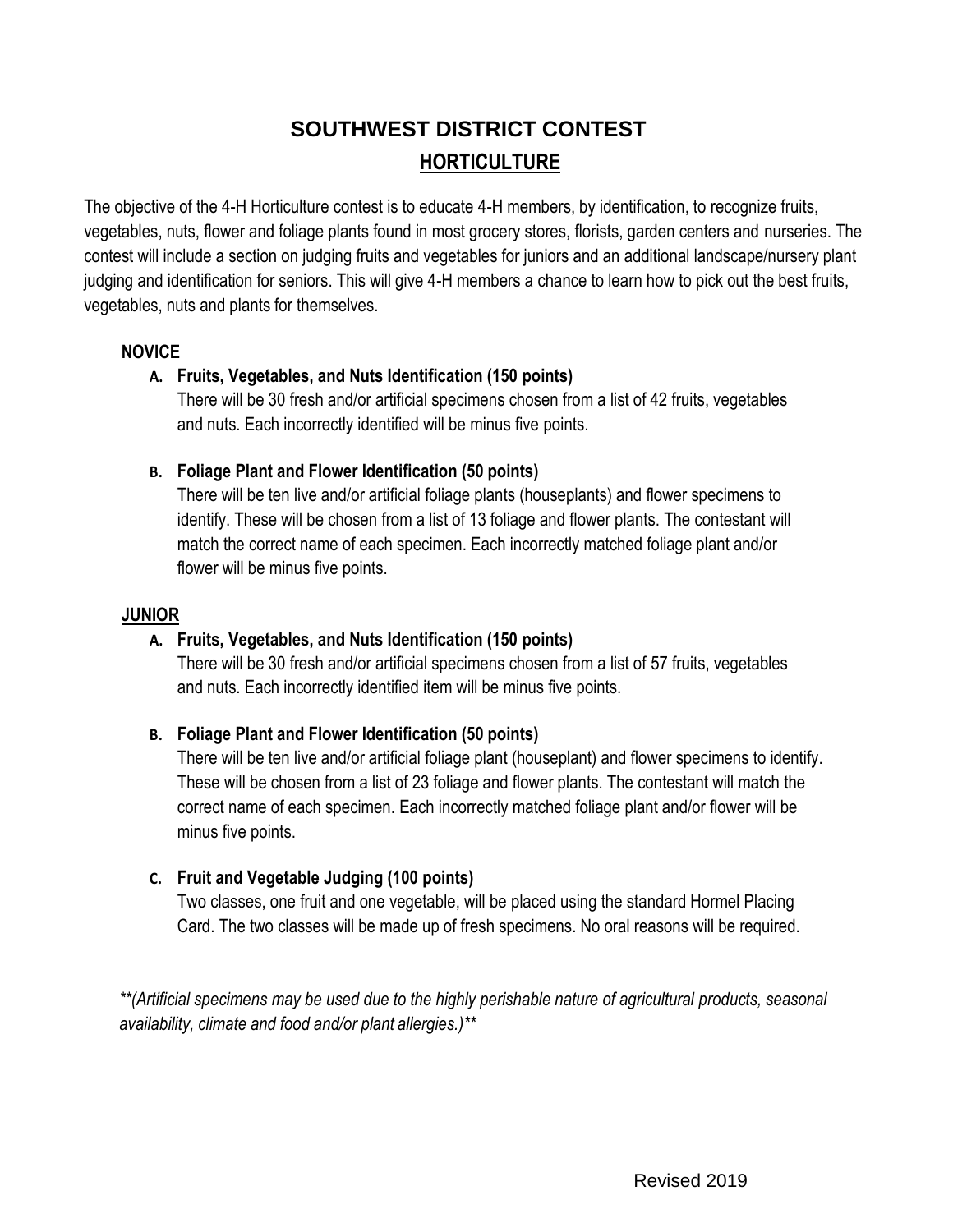### **Horticulture Contest - Novice**

The objective of the 4-H Novice Horticulture Contest is to educate the younger 4-H members by identification, to recognize fruits, vegetables, nuts, and floral/foliage plants found in most grocery stores, floral shops, garden centers and nurseries. This elementary contest is meant to help the younger 4-H members gain knowledge of the basic specimens needed for the contest. The junior and senior contests will build in difficulty from the basic novice contest.

#### **NOVICE CONTEST**

A. Fruits, Nuts, Vegetables and Floral/Foliage Identification (150 points)

There will be 30 fresh and/or artificial specimens chosen from a list of 55 fruits, vegetables, nuts and floral/foliage plants. The contestant will match the correct name of each specimen. Each incorrectly identified item will be minus five points.

#### **Fruits, Vegetables, Nuts and Floral/Foliage Lists**

#### **Fruit Identification**

Apple Apricot Avocado Banana **Blackberry Blueberry Cherry Grapefruit** 

Lemon **Nectarine** Orange Papaya Pear Plum **Raspberry Strawberry** 

#### **Nut Identification**

Almond Brazil nut Chestnut **Filbert** 

Pecan Pistachio Walnut (English)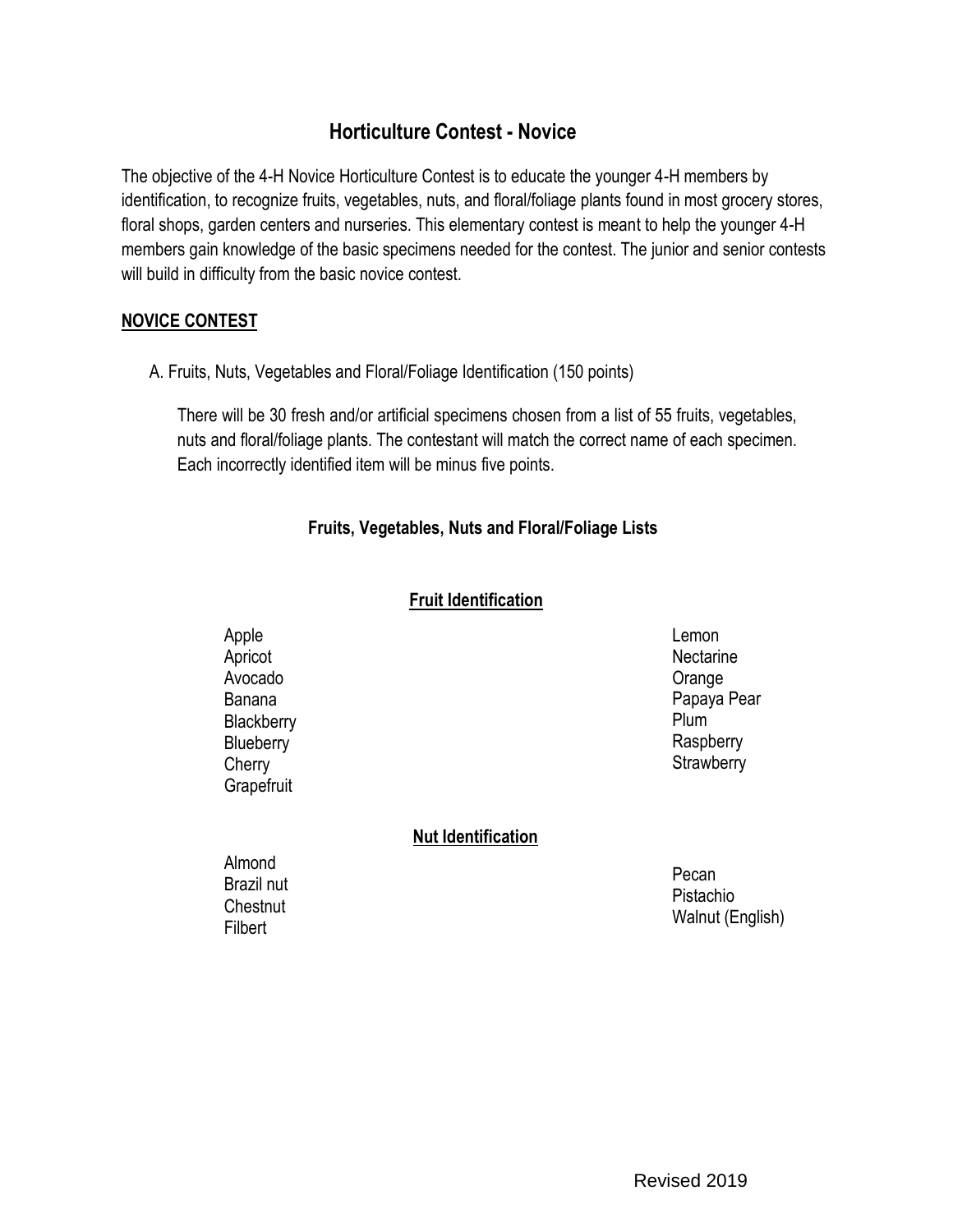#### **Vegetable Identification**

Asparagus Bean Beet Cabbage Cantaloupe /Muskmelon **Cucumber** Eggplant **Garlic Lettuce** Okra

**Onion** Peas Pepper Potato (lrish) Potato (Sweet) Radish Squash Tomato **Watermelon** 

#### **Floral/Foliage Identification**

African Violet **Geranium** Begonia Marigold Coleus **Coleus Peperomia** Dracaena **Philodendron** Dumb Cane or Dieffenbachia Schefflera Ficus sp Snake Plant

Snapdragon

*\*\*(Artificial specimens may be used due to the highly perishable nature of agricultural products, seasonal availability, climate and food and/or plant allergies.)\*\**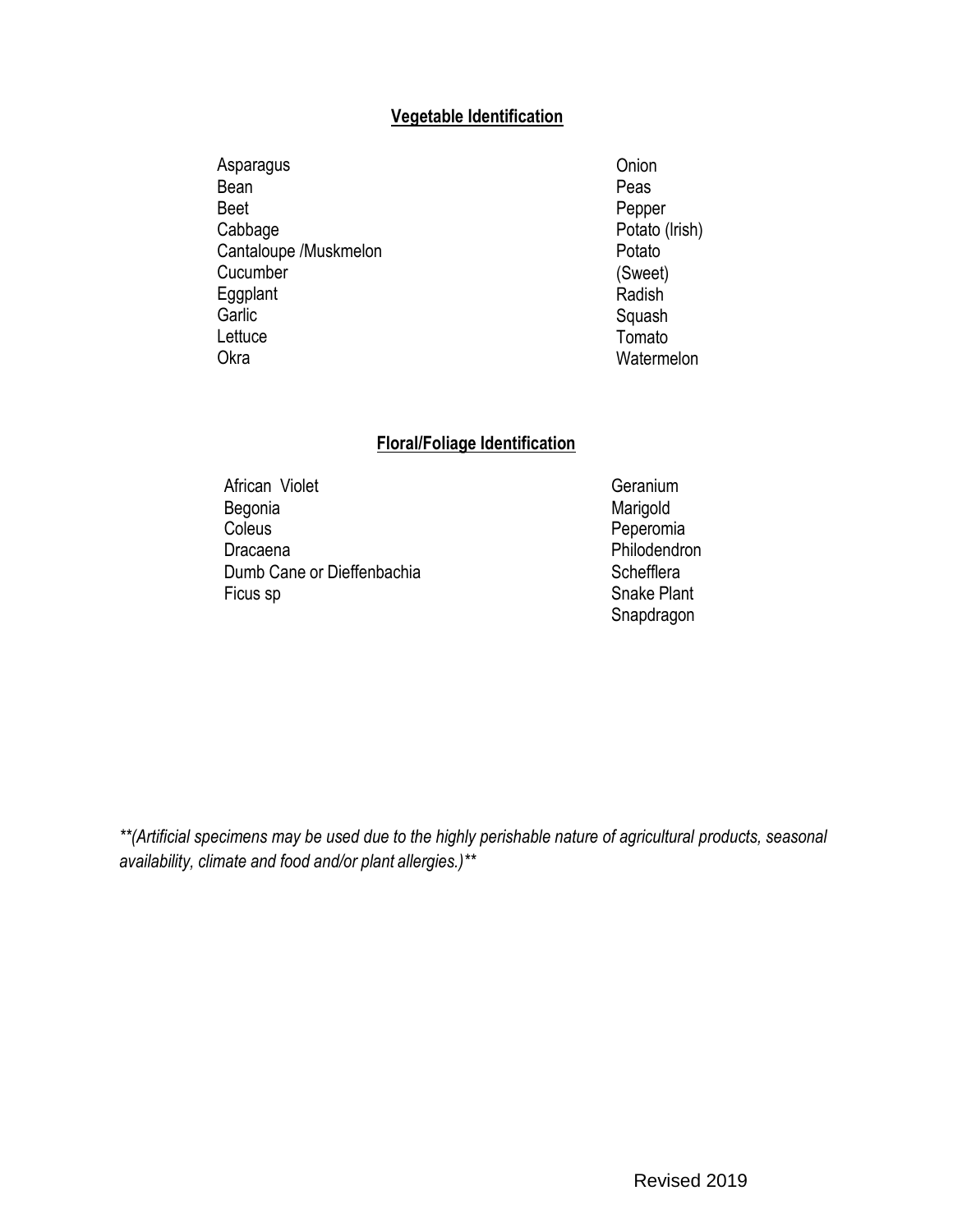| <b>Novice</b>                                                                                                                                               |                            |  |                       |  |  |  |
|-------------------------------------------------------------------------------------------------------------------------------------------------------------|----------------------------|--|-----------------------|--|--|--|
|                                                                                                                                                             |                            |  |                       |  |  |  |
| Horticulture Identification Contest - Floral / Foliage Plants<br>(Print the number by the correct name for the floral or foliage plant you have identified) |                            |  |                       |  |  |  |
|                                                                                                                                                             | African Violet<br>Begonia  |  | Marigold<br>Peperomia |  |  |  |
|                                                                                                                                                             | Coleus                     |  | Philodendron          |  |  |  |
|                                                                                                                                                             | Dracaena                   |  | Schefflera            |  |  |  |
|                                                                                                                                                             | Dumb Cane or Dieffenbachia |  | Snake Plant           |  |  |  |
|                                                                                                                                                             | _ Ficus sp                 |  | Snapdragon            |  |  |  |
|                                                                                                                                                             | Geranium                   |  |                       |  |  |  |

l,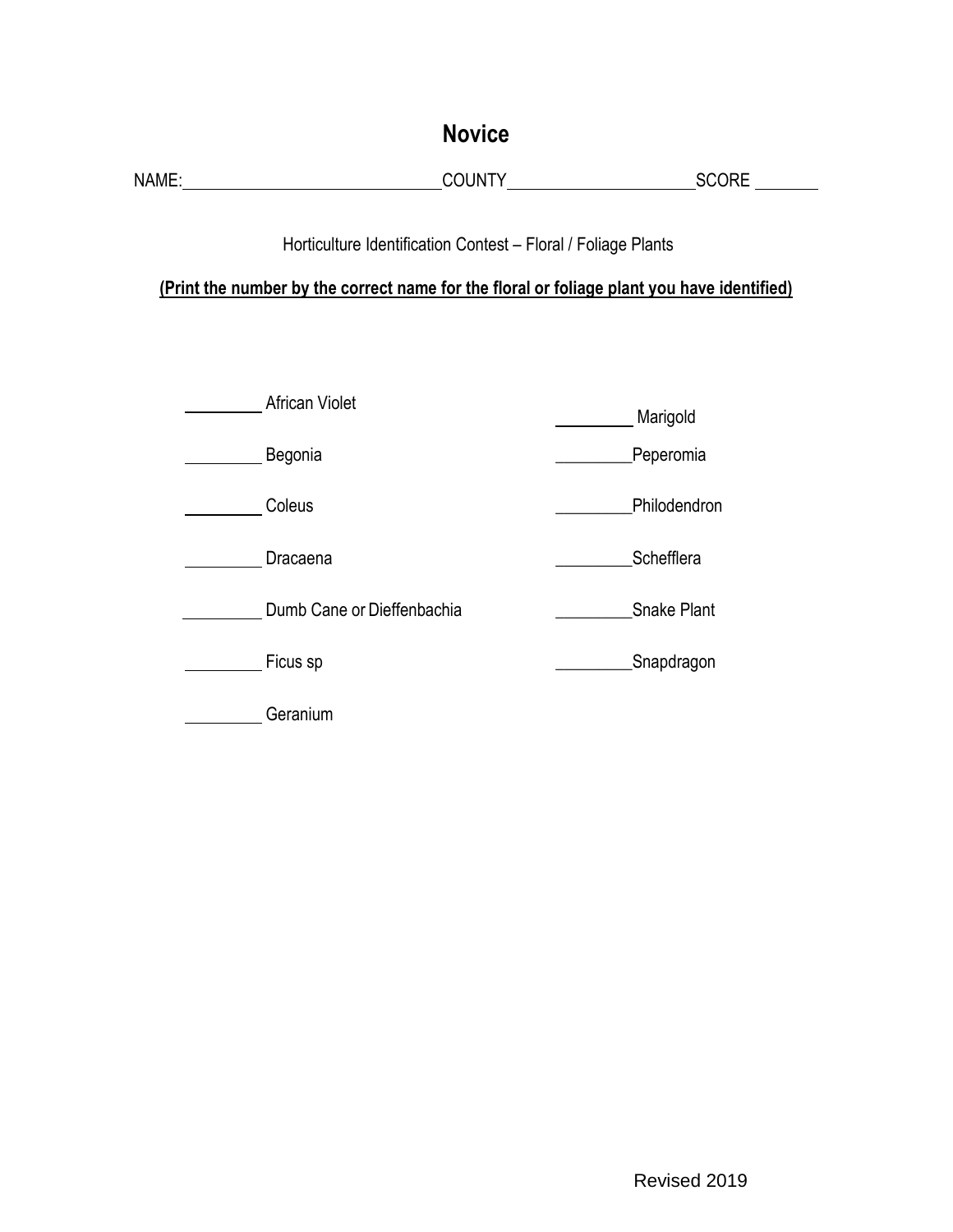| <b>Novice</b>                                                                                                                                                                                                                  |                                                                                                                                                               |                              |  |  |  |  |
|--------------------------------------------------------------------------------------------------------------------------------------------------------------------------------------------------------------------------------|---------------------------------------------------------------------------------------------------------------------------------------------------------------|------------------------------|--|--|--|--|
| NAME And the second contract of the second contract of the second contract of the second contract of the second contract of the second contract of the second contract of the second contract of the second contract of the se |                                                                                                                                                               |                              |  |  |  |  |
|                                                                                                                                                                                                                                | Horticulture Identification Contest - Fruits, Vegetables & Nuts<br>Print the number by the correct name for the fruit, vegetable, or nut you have identified: |                              |  |  |  |  |
| Apple                                                                                                                                                                                                                          | Garlic                                                                                                                                                        | Potato (Irish)               |  |  |  |  |
| _Apricot                                                                                                                                                                                                                       | Grapefruit                                                                                                                                                    | Potato (Sweet)               |  |  |  |  |
| Avocado                                                                                                                                                                                                                        | Lemon                                                                                                                                                         | Radish                       |  |  |  |  |
| Asparagus                                                                                                                                                                                                                      | Lettuce                                                                                                                                                       | Raspberry                    |  |  |  |  |
| Banana                                                                                                                                                                                                                         | Muskmelon                                                                                                                                                     | Squash                       |  |  |  |  |
| Bean                                                                                                                                                                                                                           | Nectarine                                                                                                                                                     | Strawberry                   |  |  |  |  |
| <b>Beet</b>                                                                                                                                                                                                                    | Okra                                                                                                                                                          | Tomato                       |  |  |  |  |
| Blackberry                                                                                                                                                                                                                     | Onion                                                                                                                                                         | Watermelon                   |  |  |  |  |
| Blueberry<br>Cabbage                                                                                                                                                                                                           | Orange<br>Papaya                                                                                                                                              | Almond                       |  |  |  |  |
| Cantaloupe                                                                                                                                                                                                                     | Pear                                                                                                                                                          | Brazil nut<br>Chestnut       |  |  |  |  |
| Cherry                                                                                                                                                                                                                         | Peas                                                                                                                                                          | Filbert                      |  |  |  |  |
| Cucumber<br>Eggplant                                                                                                                                                                                                           | Pepper<br>Plum                                                                                                                                                | Pecan                        |  |  |  |  |
|                                                                                                                                                                                                                                |                                                                                                                                                               | Pistachio<br>Walnut(English) |  |  |  |  |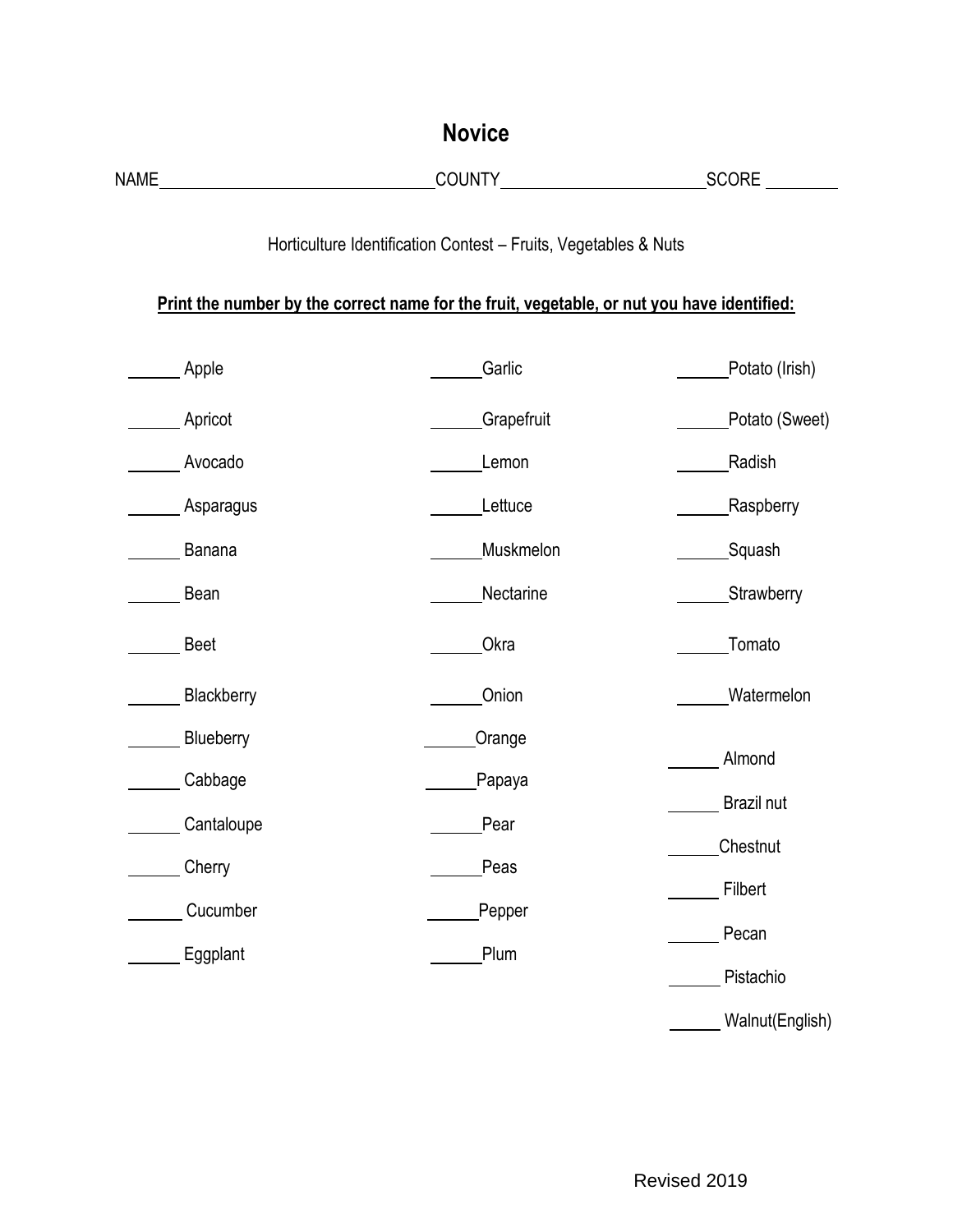# **Horticulture Contest – Junior**

The objective of the 4-H Junior Horticulture Contest is to educate the older 4-H members by identification, to recognize fruits, vegetables, nuts, and floral/foliage plants found in most grocery stores, floral shops, garden centers and nurseries. This contest is meant to help the intermediate age 4-H members gain knowledge of the basic and more challenging specimens needed for the contest. The junior and senior contests will build in difficulty from the basic novice contest.

#### **JUNIOR CONTEST**

**A. Fruit, Nut, Vegetable and Floral/Foliage Plant Identification (200 points)**

There will be 40 fresh and/or artificial specimens chosen from a list of 80 fruits, vegetables, nuts and floral/foliage plants. The contestant must match the correct name of each specimen as it is written in the contest list. Each incorrectly identified item will be minus five points.

#### **B. Fruit and Vegetable Judging (100 points)**

There will be two classes, one fruit and one vegetable to judge based on quality and condition. These will be chosen from the list of contest specimens. Classes will be made up of fresh specimens. Classes will be scored using the standard Hormel Placing Card. No oral reasons will be required. Each class equals 50 points.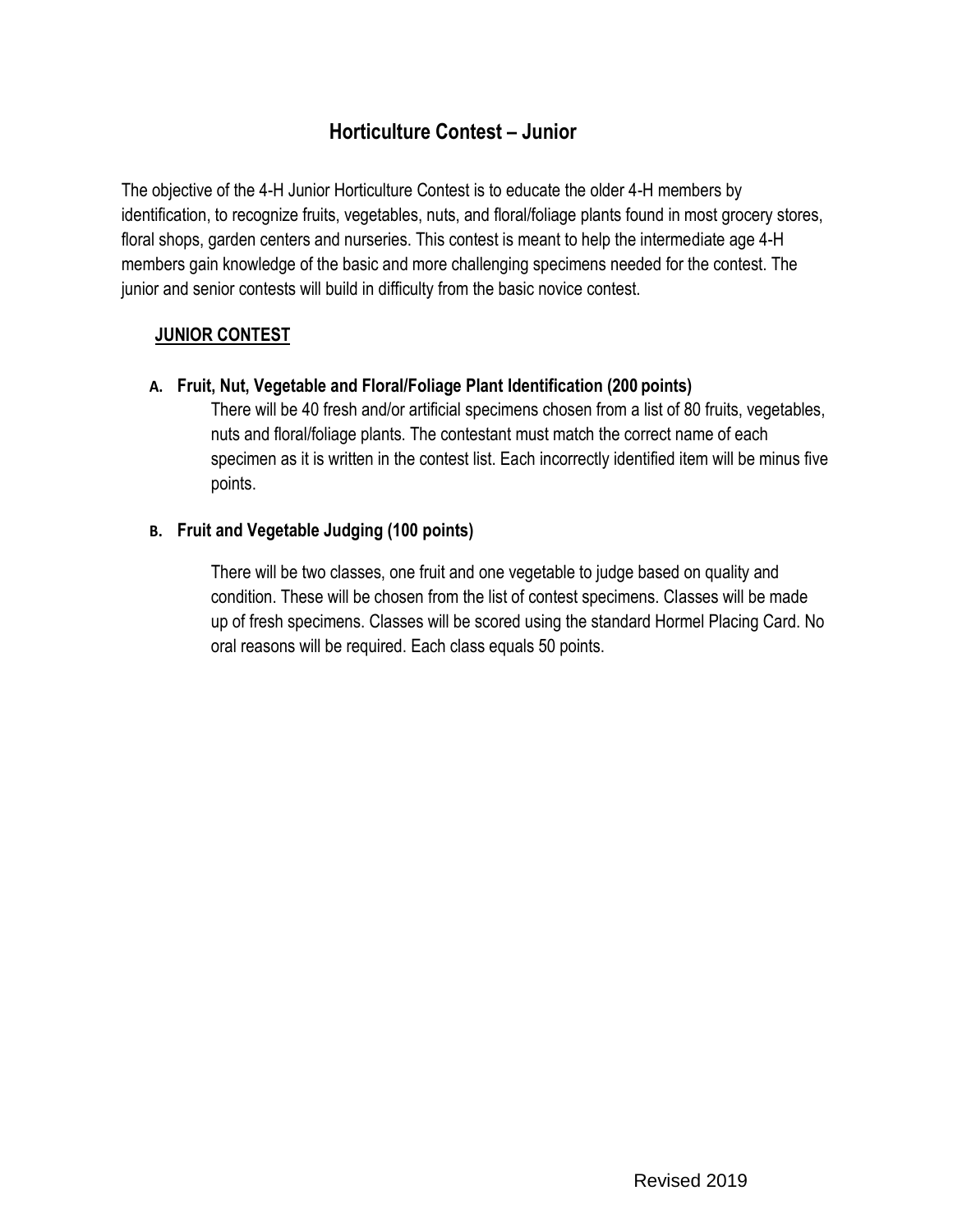# **Fruit, Nut, Vegetable, and Plant List**

#### **Fruit Identification**

Apple **Apple Access Access** Crapefruit **Contract Access Access Access Access** Pear Apricot **Apricot** Christian Millet Research Millet Research Millet Pineapple Pineapple Avocado Lemon Plum Blackberry **Blackberry Raspberry** Mango **Mango** Raspberry **Nectarine Orange** Papaya

# Banana **Diversion Community** Lime **Community** Lime **Community** Pomegranate **Strawberry**

Pecan Pistachio Walnut (English)

#### **Vegetable Identification**

**Nut Identification**

Pepper Watermelon

Day Lily **Dianthus** 

African violet **Dracaena** Dracaena **Dracaena** Petunia Begonia **Dumb Cane or Diffenbachia** Philodendron Chrysanthemum **Ficus sp.** Ficus sp. Rose Coleus **Geranium** Geranium Coleus Schefflera Cosmos Cosmos Cosmos Cosmos Cosmos Cosmos Cosmos Cosmos Cosmos Cosmos Cosmos Cosmos Cosmos Cosmos Cosmos Cosmo Daffodil Snapdragon Narigold Snapdragon Snapdragon **Nasturtium** Peperomia

**Floral / Foliage Plant Identification**

- Zinnia
- *(Artificial specimens may be used due to the highly perishable nature of agricultural products, seasonal availability, climate and food and /or plant allergies.)*
	- Revised 2019

Blueberry Cherry

**Coconut** 

- Asparagus **Asparagus Eggplant** Eggplant **Potato (Irish)** Bean Garlic Garlic Communication Control of the Garlic Potato (Sweet) Beet **Radish Beet Radish CONS** Broccoli Muskmelon Spinach Brussels sprouts and the control of the Care of China Care of the Cabbage Squash<br>Cabbage Cabbage Cabbage Cabbage Cabbage Cabbage Cabbage Cabbage Cabbage Cabbage Cabbage Computillo Cabbage **Cabbage Cabbage Cabbage Cabbage Cabbage Cabbage Cabbage Cabbage Cabbage Cabbage Cabbage Cabbage Cabbage Cabbage Cabbage Cabbage Cabbage Cabbage Cabbage Cabbage Cabbage Cab** Carrot **Carrot** Carrot Carrot Carrot Carrot Carrot Carrot Carrot Carrot Carrot Carrot Carrot Carrot Carrot Carrot Carrot Carrot Carrot Carrot Carrot Carrot Carrot Carrot Carrot Carrot Carrot Carrot Carrot Carrot Carrot Car Cauliflower **Cauliflower Peas** Peas **Peas** Turnip **Celery** Cucumber
- Almond Brazil nut Filbert/Hazelnut
-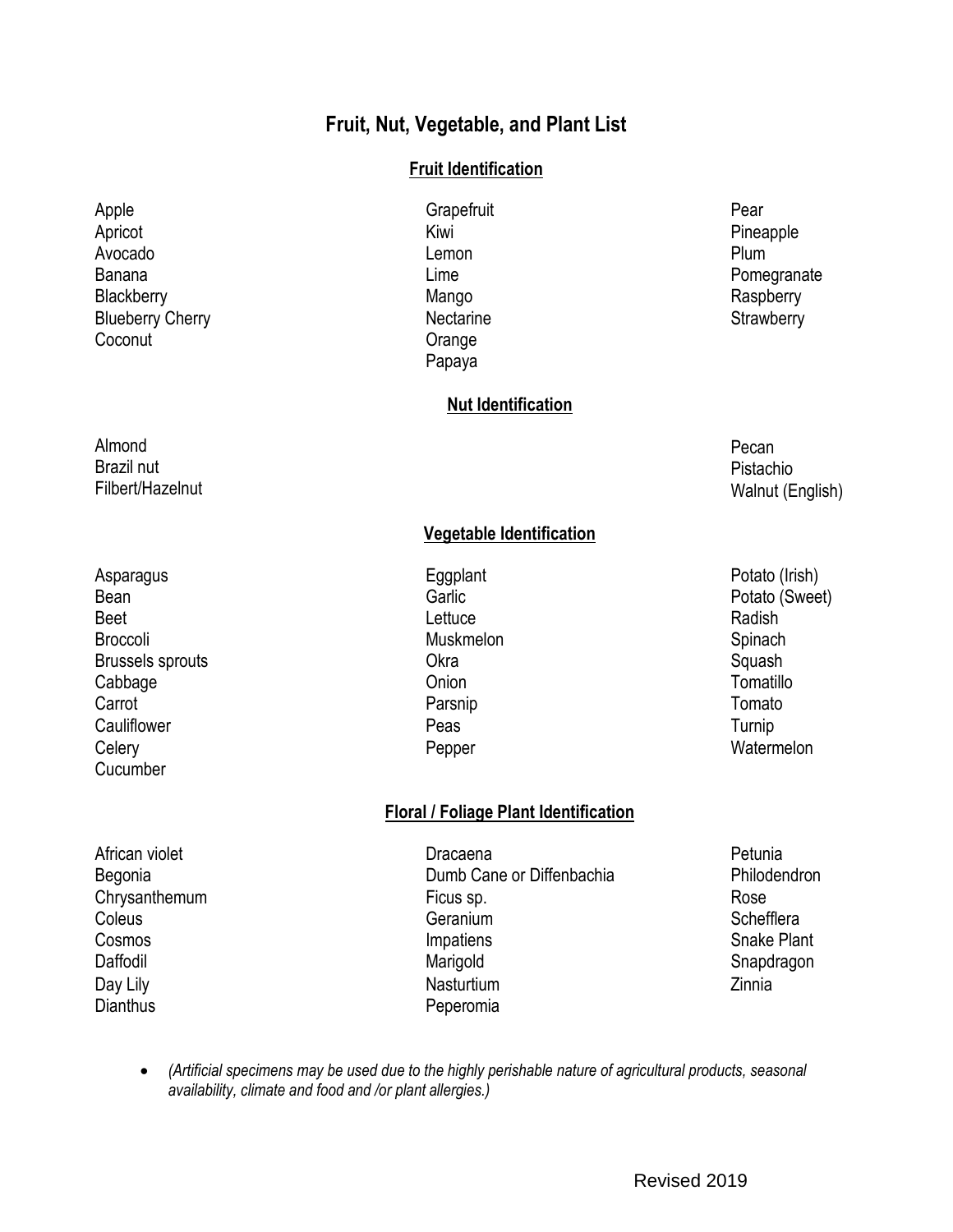| Junior                                                                                                                                                     |                                                                 |                                                           |  |  |  |  |  |
|------------------------------------------------------------------------------------------------------------------------------------------------------------|-----------------------------------------------------------------|-----------------------------------------------------------|--|--|--|--|--|
| NAME                                                                                                                                                       |                                                                 | SCORE                                                     |  |  |  |  |  |
| Horticulture Identification Contest - Floral / Foliage Plants<br>Print the number by the correct name for the floral or foliage plant you have identified: |                                                                 |                                                           |  |  |  |  |  |
|                                                                                                                                                            | African violet                                                  | Impatiens                                                 |  |  |  |  |  |
|                                                                                                                                                            | Begonia                                                         | Marigold                                                  |  |  |  |  |  |
|                                                                                                                                                            | Chrysanthemum<br>Coleus<br><b>Cosmos</b>                        | Nasturtium<br><b>Example 2</b> Peperomia<br>Petunia       |  |  |  |  |  |
|                                                                                                                                                            |                                                                 |                                                           |  |  |  |  |  |
|                                                                                                                                                            |                                                                 |                                                           |  |  |  |  |  |
|                                                                                                                                                            | Daffodil                                                        | Philodendron                                              |  |  |  |  |  |
|                                                                                                                                                            | Day Lily                                                        | Rose<br>Schefflera<br>Snake Plant<br>Snapdragon<br>Zinnia |  |  |  |  |  |
|                                                                                                                                                            | Dianthus<br>Dracaena<br>Dumb Cane or Dieffenbachia<br>Ficus sp. |                                                           |  |  |  |  |  |
|                                                                                                                                                            |                                                                 |                                                           |  |  |  |  |  |
|                                                                                                                                                            |                                                                 |                                                           |  |  |  |  |  |
|                                                                                                                                                            |                                                                 |                                                           |  |  |  |  |  |
|                                                                                                                                                            | Geranium                                                        |                                                           |  |  |  |  |  |